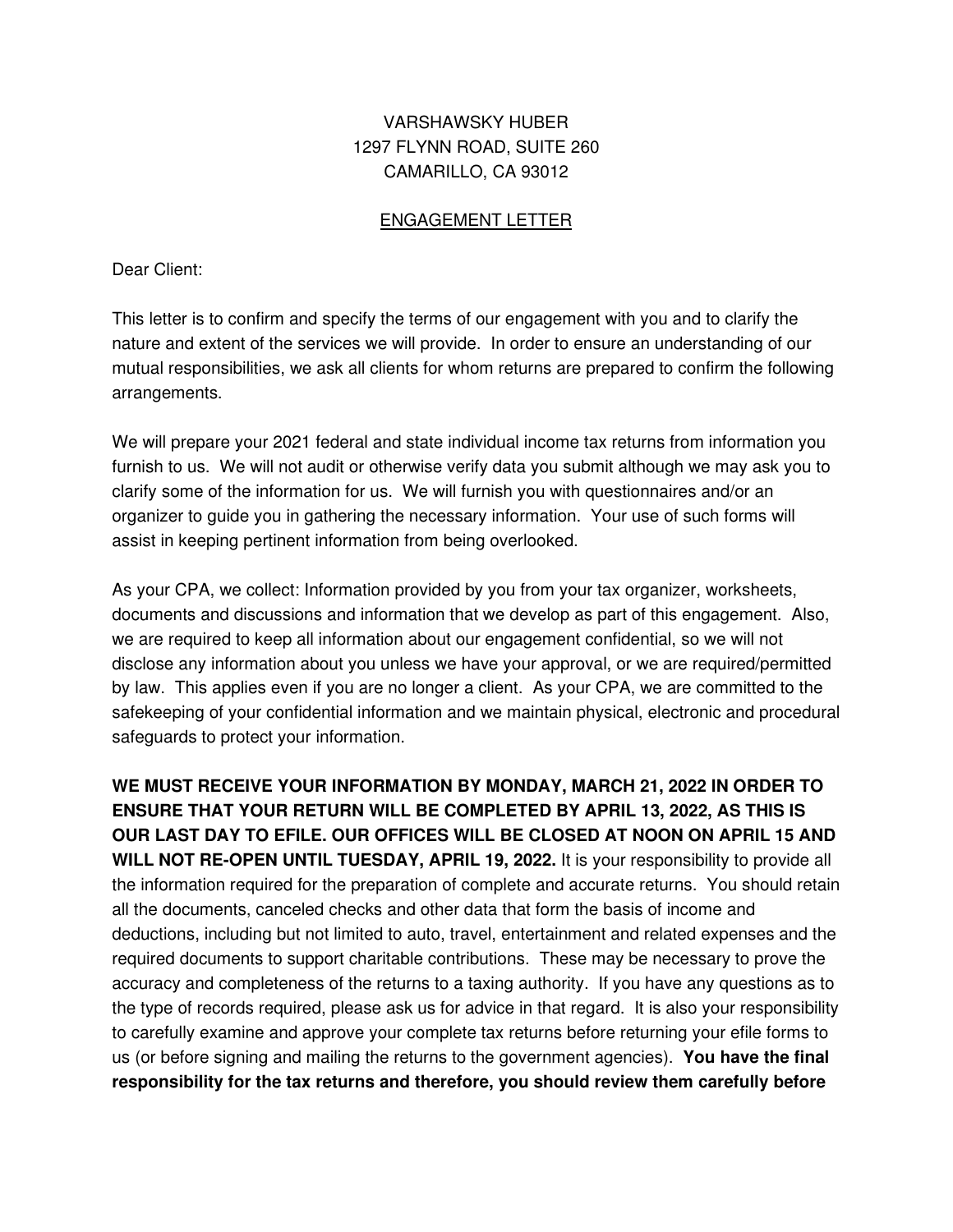**you approve them.** We are not responsible for the disallowance of doubtful deductions or inadequately supported documentation, nor for resulting taxes, penalties and interest.

Our work in connection with the preparation of your income tax returns does not include any procedures designed to discover defalcations or other irregularities, should any exist. We will render such accounting and bookkeeping assistance as determined to be necessary for the preparation of the income tax returns.

Whenever we are aware that a possibly applicable tax law is unclear or that there are conflicting interpretations of the law by authorities (e.g. tax agencies and courts), we will explain the possible positions that may be taken on your return. We will follow whatever position you request, so long as it is consistent with the codes and regulations and interpretations that have been promulgated. If the IRS should later contest the position taken, there may be an assessment of additional tax plus interest and penalties or assessments.

Should information become known that would make our continued involvement in this engagement inappropriate as set forth in the professional standards that govern the accounting profession, or otherwise, we reserve the right to withdraw from this engagement.

Our fees for these services will be based upon the amount of time required at our standard billing rate, plus out of pocket expenses. We will bill you on that basis and all invoices will be due and payable upon presentation. We will not electronically file any tax return where there is an outstanding balance. We reserve the right to stop work on any account that is thirty (30) days past due, in accordance with the firm's stated collection policy.

Your returns may be selected for review by the taxing authorities. Any proposed adjustments by the examining agent are subject to certain rights of appeal. In the event of such government tax examination, we will be available upon request to represent you under a separate engagement letter. We will render additional invoices for the time and expenses incurred. Our tax preparation fee does not include responding to inquiries or examinations by taxing authorities.

It is important for you to know that the law imposes a penalty if a taxpayer makes a substantial understatement of tax liability. For individual taxpayers, a substantial underpayment is when the understatement for the year exceeds the greater of 10% of the tax required to be shown on the return, or \$5,000. The penalty is 20% of the tax underpayment. You should also know the IRS audit procedures will almost always include questions on bartering transactions and on deductions that require strict documentation such as travel and entertainment expenses for business as well as usage of autos and computers. In preparing your returns, we rely on your representations that we have been informed of all bartering transactions and that you understand and have complied with the documentation requirements for your expenses and deductions. If you have questions about these issues, please contact us.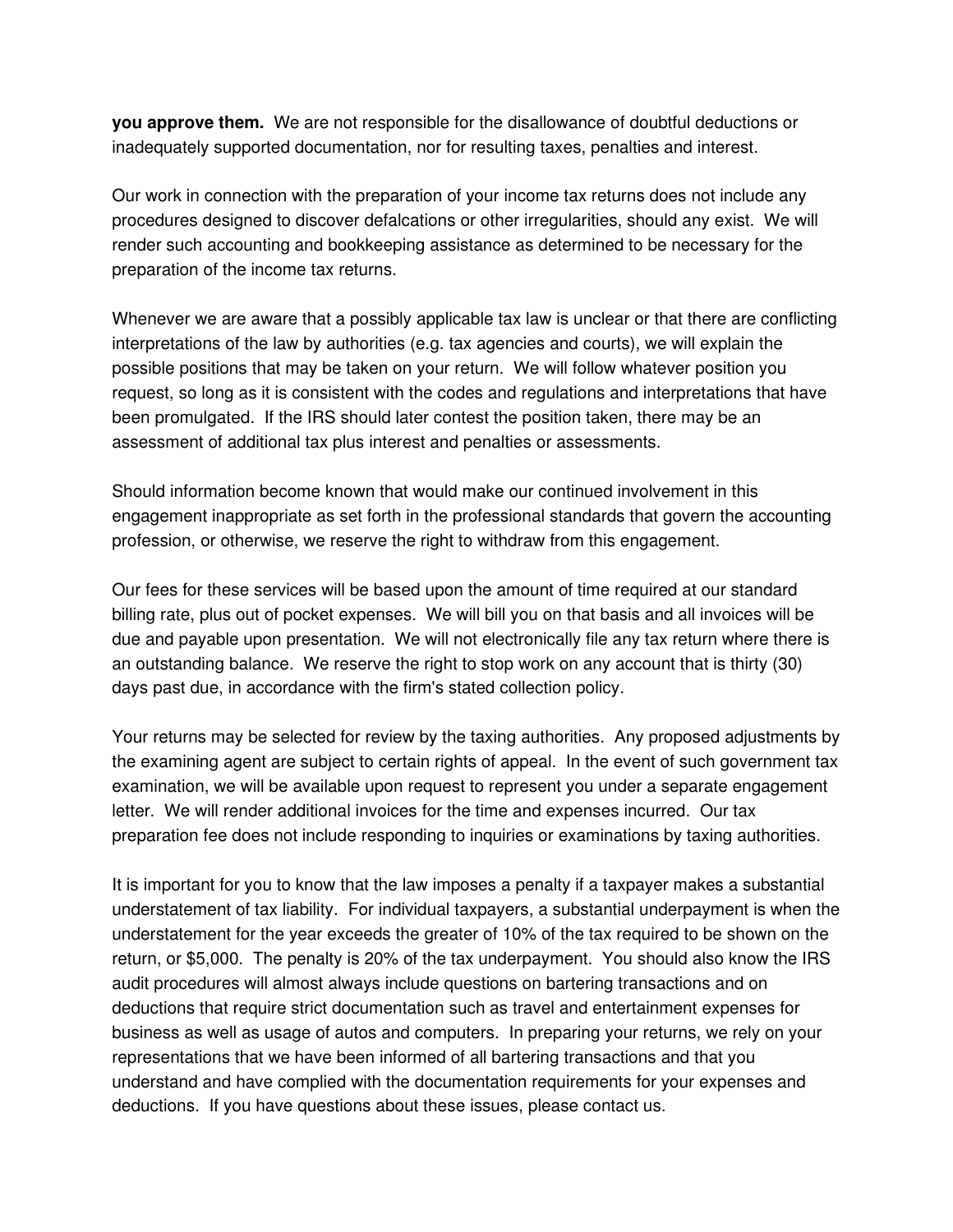If, during our work, we discover information that affects your prior-year tax returns, we will make you aware of the facts. However, we cannot be responsible for identifying all items that may affect prior-year returns. If you become aware of such information during the year, please contact us to discuss the best resolution of the issue.

The IRS has provided that an individual taxpayer and his or her spouse, if applicable, may authorize the IRS to discuss the taxpayer's tax return with the CPA who signed the taxpayer's return as the return preparer. The authorization is granted by checking the "yes" box in the signature area of the tax return. Since the majority of our returns are filed electronically, we automatically check this box on all our returns, unless you provide us with written instructions not to. By checking the "yes" box, you are granting the IRS permission to contact our firm with questions that may arise during the processing of your return. You would also be granting our firm permission to call the IRS to inquire on the processing of your return or the status of your refund and respond to any IRS notices that you have provided to our firm relating to mathematical errors, offsets and return preparation. Please note that our firm will not receive separate copies of IRS notices; therefore, you must provide our firm with copies of any notices you receive from the IRS. Once elected, the authorization cannot be revoked. The authorization is valid for one year after the due date for filing the tax return.

The engagement does not include any services not specifically stated in this letter, including government notices. However, we would be pleased to consult with you regarding other income tax matters, such as proposed or completed transactions, income tax projections, and for research in connection with such matters. Or, if there are other tax returns you expect us to prepare, such as gift, children's returns and/or property, please inform us as soon as possible.

If any dispute arises among the parties, they agree first to try in good faith to settle the dispute by mediation administered by the American Arbitration Association ("AAA") under its Commercial Mediation Rules. All unresolved disputes shall then be decided by the final and binding arbitration in accordance with Commercial Arbitration Rules of AAA. Fees charged by any mediators, arbitrators or the AAA shall be shared equally by all parties.

We will electronically file your return with the IRS and FTB (or other state agencies) after we receive your signed efile forms (paper or electronic). You must review your return before returning the signature forms to us. We require a written waiver if you elect not to efile, as we are required to electronically file your returns. We are not responsible for the length of time it takes the IRS or the FTB to process your return. The last date to *electronically file* your return for this year's April deadline is **APRIL 13, 2022.**

Our firm's policy with respect to the retention of tax returns and workpapers is to maintain these records for five years from the original filing due date after which time they will be destroyed.